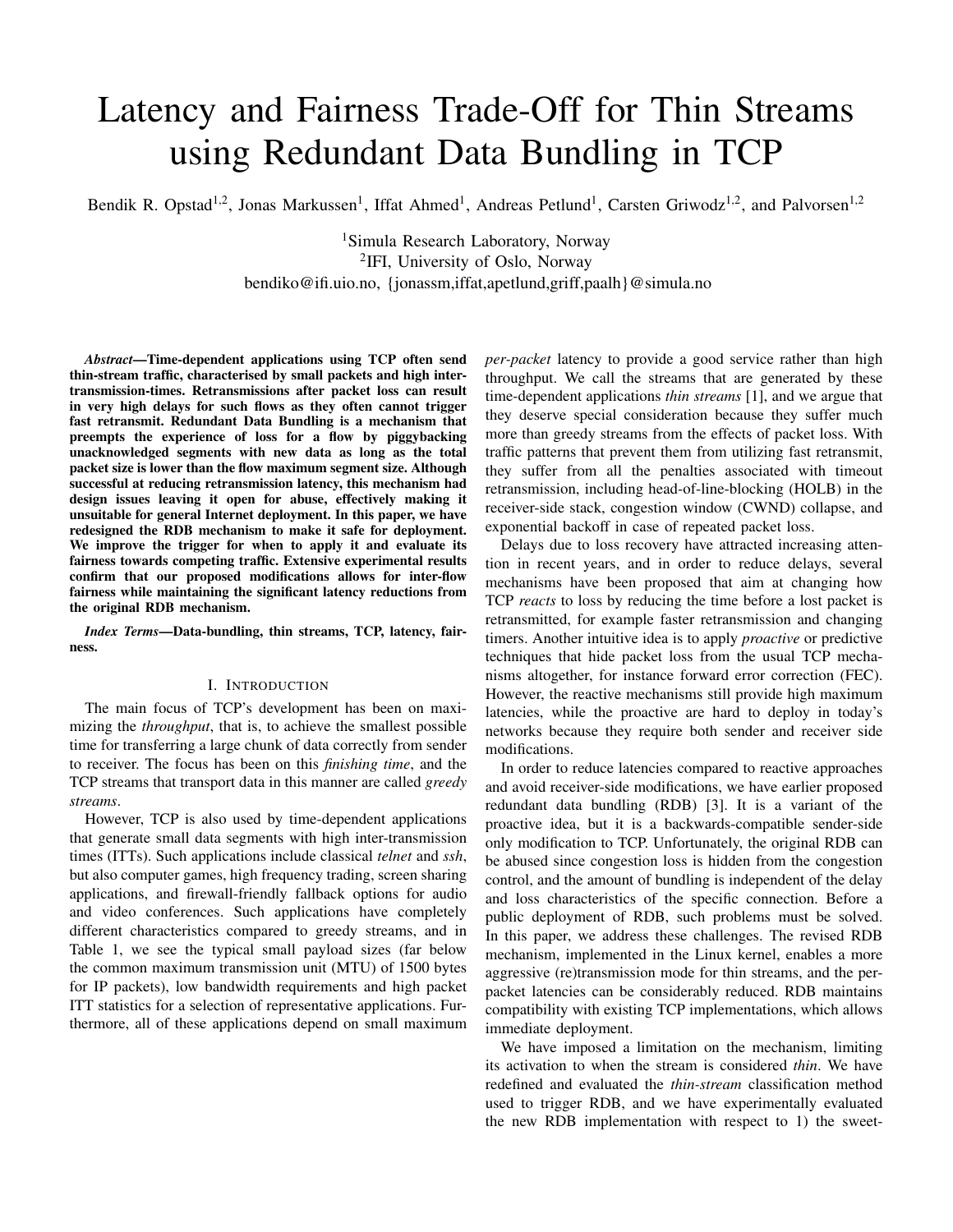| Application       | Payload size (bytes) |     |      | Packet inter-arrival time (ms) |     |          |       | Percentile |      | Avg bandwidth requirement |       |
|-------------------|----------------------|-----|------|--------------------------------|-----|----------|-------|------------|------|---------------------------|-------|
|                   | avg                  | mın | max  | avg                            | med | min      | max   |            | 99   | (pps)                     | (bps) |
| VNC (from client) | 8                    |     | 106  | 34                             |     | 0        | 5451  |            | 517  | 29.412                    | 17K   |
| Skype (2 users)   | 236                  | 14  | 1267 | 34                             | 40  | $\Omega$ | 1671  | 4          | 80   | 29.412                    | 69K   |
| SSH text session  | 48                   | 16  | 752  | 323                            | 159 | $\Omega$ | 76610 | 32         | 3616 | 3.096                     | 2825  |
| Anarchy Online    | 98                   | 8   | 1333 | 632                            | 449 |          | 17032 | 83         | 4195 | 1.582                     | 2168  |
| World of Warcraft | 26                   |     | 1228 | 314                            | 133 | $\Omega$ | 14855 |            | 3785 | 3.185                     | 2046  |
| Age of Conan      | 80                   |     | 1460 | 86                             | 57  | $\Omega$ | 375   | 24         | 386  | 11.628                    | 12K   |

Table 1: Examples of thin stream packet statistics based on analysis of TCP packet traces [2].

spot between the best possible latency gain and the level of aggressiveness due to increased packet sizes; 2) the reduction of per-packet latency that is achieved while remaining fair to competing traffic; and 3) the removal of opportunities to abuse RDB for gaining an unfair advantage over competing traffic. Our experimental results show that by proactively retransmitting unacknowledged data segments, RDB is able to significantly reduce the application-layer latency caused by HOLB and retransmission delays even with the new safeguards in place.

The rest of the paper is organized as follows: Section II describes related work in the context of thin streams. Section III gives an overview of how to alleviate the latency issues for thin streams by using the RDB scheme and also presents our improved solution. Our experiments are presented in Section IV, and the results are discussed Section V. Finally, Section VI concludes the findings and suggests future work.

# II. RELATED WORK

Applications like online games, remote control systems, high-frequency trading and sensor networks provide a hugely increased utility when their per-packet latencies are at their lowest. They have in common that they produce mostly traffic with *thin-stream* characteristics, consisting of small packet payloads and high ITTs. An analysis of latencies in the online game Anarchy Online [1] showed that TCP introduces disproportionately large delays caused by packet loss for these types of streams. The reason identified is that most of the retransmissions are caused by retransmission timeouts (RTOs), which occurs because game traffic has very few packets in flight (PIF) and is unable to trigger a traditional *fast retransmit*. The same observation has been made for other streams with thin-stream characteristics. For example, measurements have shown that around 10% of the connections to Google services experience at least one packet loss, and 77% of these losses were repaired by RTOs [4]. The flows that experience loss take five times longer to complete than the flows without loss.

Such delays as a result of loss recovery have attracted increasing attention in recent years. Whereas early retransmit (ER) [5] and tail loss probe (TLP) [6], [7] are meant to improve stream finishing times that are hindered by losses of the last packets in a stream, others such as linear retransmission timeout (LT) [8], modified fast retransmit (mFR) [8] and RTO Restart (RTOR) [9] focus on the reduction of retransmission delays during the stream's lifetime. They reduce the time before data becomes available to the receiving application, not only for the retransmitted packet, but also for those that experience HOLB

due to TCP's ordered delivery. These approaches change TCP's reaction to packet loss with the goal of retransmitting faster. In low latency application scenarios like in Table 1, these *reactive* mechanisms improve the situation, but it still takes at least an RTT to detect the loss, and further improvements are required.

A different approach is to be *proactive* and protect data to avoid retransmissions by transmitting data redundantly even before any loss signals are received. The data segments could simply be transmitted multiple times, which would alleviate sporadic losses as long as one of the packets containing the data segment gets through. An example of this is to transmit every data segment twice [4]. Moreover, FEC can be used to encode redundant data for loss recovery on the client side using TCP FEC [10], [11]. These proactive approaches reduce latency further, but they increase the number of packets sent and require sender- as well as receiver-side modifications.

In summary, the existing reactive techniques still require long time to detect a packet loss, and the proactive solutions suffer from overhead and receiver-side modifications. A proactive, sender-side only mechanism that avoids the extra cost of additional packets is therefore desired.

# III. REDUNDANT DATA BUNDLING

RDB is a mechanism that aims to reduce application-layer latency by proactively retransmitting unacknowledged data. Interactive and time-dependent applications commonly send small chunks of data at regular intervals [2]. As seen in Table 1, this rarely leads to segments as large as the Maximum Segment Size (MSS). By using the "free" space available in packets smaller than an MSS, we can retransmit unacknowledged data with every packet that contains new data, thereby hiding possible loss in a proactive manner. Not only does this approach reduce the time until a lost packet is recovered, it eliminates HOLB as well, because the potentially blocked packet itself carries the remedy. So although RDB packets are larger than those of unmodified senders, RDB does not generate any additional packets.

A TCP segment contains one contiguous byte range. The feature that allows the mechanism to work is the fact that every correctly implemented receiver will consume a packet containing new data, even though some of the data had already been received. This is the reason why RDB can be a senderside only mechanism as any mechanism that allowed redundant sending of arbitrary data segments would require changes to both senders and receivers. Figure 1 shows a short packet sequence timeline, where an RDB-enabled thin stream avoids retransmissions due to redundant data bundling.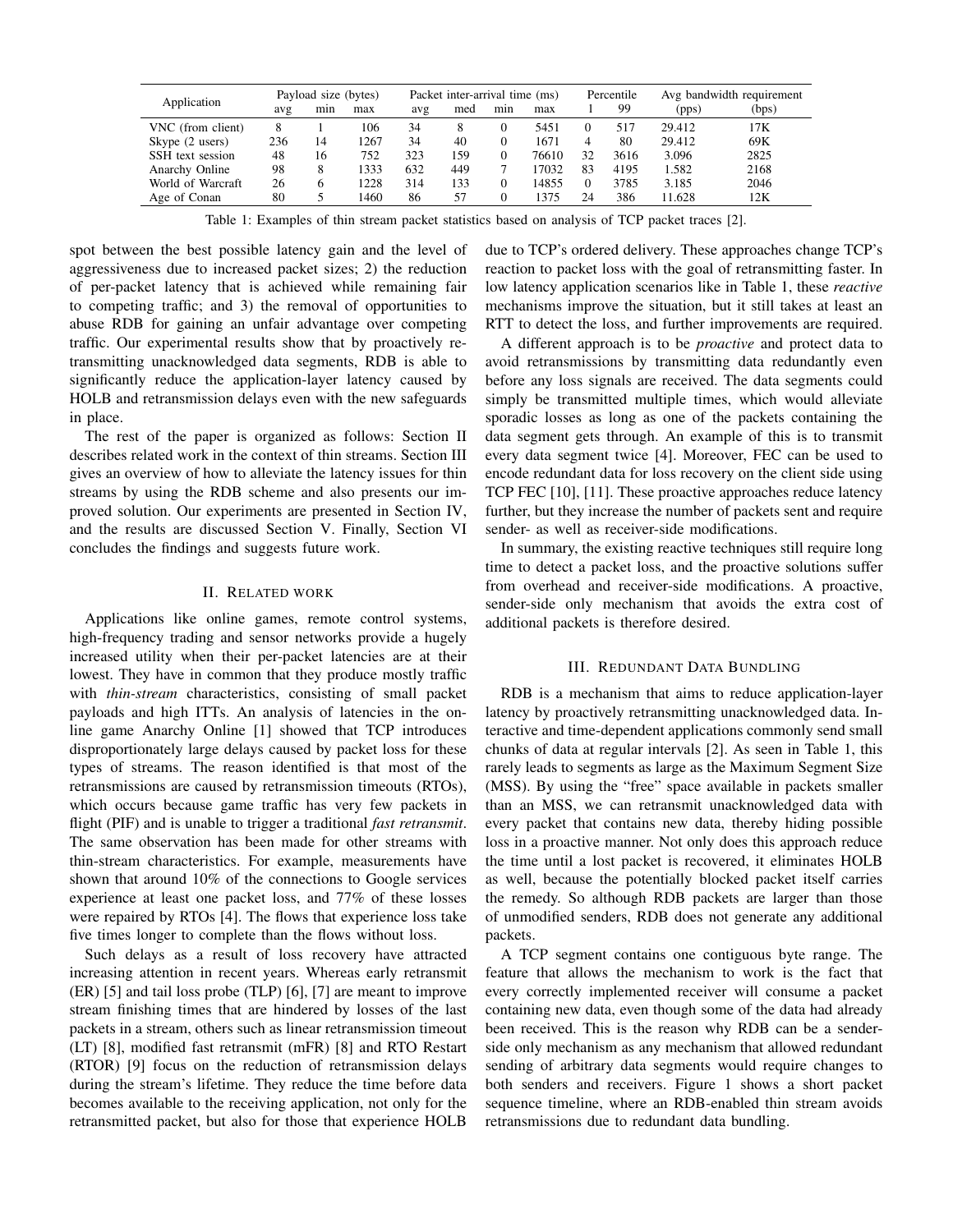# *A. The original RDB version*

The RDB implementation presented in [3], which we refer to as *old RDB*, showed great potential on improving the latency for thin streams, but it left certain issues unresolved. When using RDB and a segment is lost, the next packet will contain the lost segment. This leads to data being received in order, meaning that there is no gap in the sequence numbers of the arriving data. The sender will not receive the dupACK that would have normally been produced from this gap, effectively hiding the loss event from the sender. This prevents the congestion control (CC) from adjusting the allowed send rate for the flow accordingly.

The inability to detect loss events properly made the *old RDB* implementation unfair to competing traffic. In addition, *old RDB* imposed no limit on the level of redundancy, which allowed misuse by carefully shaped streams although it was only meant to be used for thin streams. In the next section, we describe how we have extended on *old RDB* to address these issues.

#### *B. The improved RDB version*

The hiding of loss events prevents the CC from adjusting the stream's send rate in response to loss. We have investigated how to ensure that RDB-enabled streams behave in a TCP-friendly manner towards competing traffic, while still being effective in reducing the application-layer latency for thin streams. It is of utmost importance that RDB-enabled streams react properly to loss caused by congestion.

In this section we present how we have addressed these issues in the new RDB implementation. Firstly, we explain how to detect the hidden loss in the RDB streams. After that, we go into details about the technique we have implemented to limit the use of RDB to only the streams that are *thin*.

*1) Loss detection:* When a TCP stream experiences packet loss, there are gaps in the received window of segments, resulting in dupACKs when new data is received. A regular TCP sender uses this dupACK information to infer packet loss.



Fig. 1: Packet timeline of a TCP thin stream using RDB

With RDB, however, the lost data is included with the next packet, which does not result in a dupACK when a single packet is lost. The number of previous segments bundled with each packet determines the number of consecutive packets that have to be lost for a gap to occur. For example, if each RDB packet includes bundled data of four previously sent packets, the loss of five consecutive packets is required for a gap in the data to appear on the receiver side, resulting in a dupACK to be produced.

A standard TCP sender must consider that a receiver uses delayed ACKs, which allows the receiver to delay sending ACKs on incoming data. However, delayed ACKs must be switched off when the sequence number of the incoming TCP packet differs from the sequence number that is *expected* to come next. When receiving an RDB packet containing both old and new data, the sequence number of the first byte does not match the expected sequence number, which means that delayed ACKs are disabled as soon as an RDB packet is received.

Consequently, an RDB sender can expect to receive one ACK per RDB packet sent, and every incoming ACK that acknowledges multiple packets is a loss indicator. Thus, we have implemented this method for detecting packet loss in the new RDB implementation.

This loss detection method produces some false positives, such as when reordering has occurred. When loss has been detected by the detection method, TCP enters CWND reduction state. These false positives cause the CC to be more restrictive towards RDB-enabled streams, which can only affect competing traffic positively.

Duplicate selective acknowledgement (DSACK) enables the receiver to inform the sender of duplicate received data segments. When DSACK is enabled on an RDB-enabled stream, the redundant data bundled with newer packets causes the receiver to populate a TCP option field with the range of already received data. It is possible to use this information to accurately identify packet loss, because a packet loss is represented by the lack of a DSACK range in the incoming ACK.

*2) PIF-based thin-stream classification:* Applications that generate thin streams are very diverse, and so is their traffic, as exemplified by Table 1. Identifying streams that are thin is not a simple task. In a study [12], several indicators were established to identify and classify thin streams: PIFs, ITT, payload size, and the stream duration.

Traditionally, streams that do not send enough data to trigger fast retransmit have been considered thin. Mechanisms like ER [5] and RTOR [7] are only enabled when the number of PIFs is less than four, as such streams will not produce the three dupACKs required to trigger fast retransmit. We call this hardcoded limit Static PIF limit (SPIFL).

Such an SPIFL can hardly ever be exceeded in the lowlatency environment of a data center, while even large limits are easily exceeded on high-latency satellite links.

By establishing the minimum ITT as a boundary for distinguishing streams that are thin from those that are not, it is easier to distinguish the applications that deserve to benefit from thin-stream mechanisms from those that do not. Therefore, we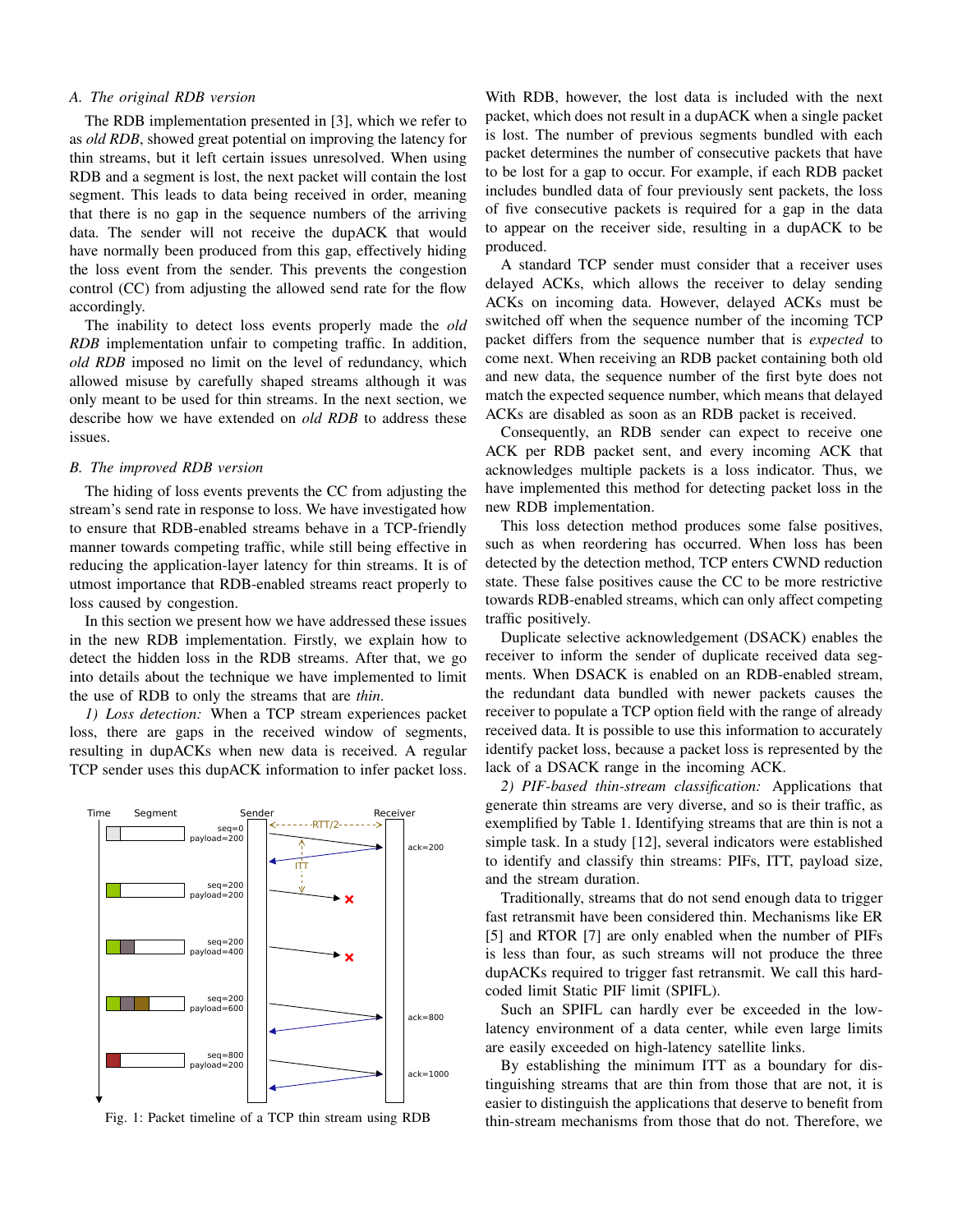

Fig. 2: Example of DPIFL for different minimum ITT values

propose a method that utilises a Dynamic PIF limit (DPIFL), which is dynamically calculated based on a the application's sending rate and the network RTT.

An RDB implementation must first select a fixed lower ITT limit  $ITT_{min}$ . Then, the DPIFL is calculated dynamically as a function of the flow's RTT, which ensures that streams are treated similarly in differing network environments. The DPIFL-based thin-stream detection method calculates the DPIFL as  $\frac{RTT_{min}}{ITT_{min}}$ , where  $RTT_{min}$  is the minimum RTT value observed over the lifetime of the connection, and  $ITT_{min}$  is a static limit defining the minimum allowed ITT that still permits a stream to use RDB. In other words, *IT Tmin* is the limit for when a stream is identified as thin.

Figure 2 illustrates the DPIFL calculated using a few selected  $ITT_{min}$  values. How to choose the minimum ITT value is still an open question that would benefit from extensive evaluations over a large number of Internet hosts with a wide range of different RTTs. In our experiments, we have chosen to evaluate  $DPIFL_{10}$  and  $DPIFL_{20}$ . The choice of 10 ms as our lowest evaluated *ITT<sub>min</sub>* value was derived from the justifications in RFC 4828 [13], where such a limit is imposed to distinguish semi-greedy flows from small-packet flows. An important consideration is to allow the RDB mechanism to be active for higher RTT connections where having to retransmit would hurt the most. Setting a hard limit of less than four packets in flight would effectively prevent that. We also want to make sure that we don't use a too high *IT Tmin* as that would turn the mechanism off for many target interactive applications as we can see from table 1 in section I.

## IV. EXPERIMENTAL EVALUATION

## *A. Evaluation metrics*

We define the following metrics to measure the effect of RDB: *ACK latency* and *TCP friendliness*. The *ACK latency* quantifies the reduction in latency from the viewpoint of the sender. The *TCP friendliness* quantifies the penalty incurred on competing traffic by the RDB mechanism.

*1) ACK latency:* As the main goal of RDB is to improve the latency for thin streams, the main metric we use for our evaluations is latency. The end goal is to reduce the *applicationlayer latency*: the time interval between the pushing of a segment of data to the network stack by the application on the sender-side, until the application in the receiving end is able to read the data. However, as we currently do not have a good way of measuring the application-layer latency directly, we measure the ACK latency. The ACK latency is the time interval between the sending of a TCP segment onto the network by the sender, until an ACK covering the segment is received by the sender. This way of measuring latency, however, hides the sojourn time caused by the sender buffering segments before it is able to send it out on the network, as we explain in detail in section V-B.

*2) TCP friendliness:* The TCP friendliness metric expresses how well the RDB modifications play with regular (non-RDB) TCP flows. Because RDB bundles previously sent segments that are unacknowledged, it sends more data per segment. Therefore we consider the effect this has on competing traffic.

The traditional definition of a TCP friendly network stream is one that does not exceed its fair share of the bandwidth when competing with other flows for the resources of a common bottleneck. This paradigm, however, does not consider the case where bandwidth is not the limiting factor for a stream, as is the case for thin streams [14]. We have included the impact that RDB has on the latency of competing thin streams in our evaluations, in addition to the impact on the throughput of competing traffic, both thin streams and cross traffic.

# *B. Testbed setup*

All the experiments were performed in a lab testbed using Linux Debian 7 machines. The testbed was set up with three senders and one receiver, as well as a dedicated router and a network emulator as depicted in Figure 3. The outgoing link of the router has reduced capacity by using a software rate control, in order to make it a shared bottleneck between the senders.



Fig. 3: Testbed network topology

One of the sender hosts is used to generate greedy cross traffic to create congestion over the bottleneck. The two thinstream senders are running Linux kernel version 3.16, where one is using our RDB implementation, and the other is using Linux TCP NewReno with recommended low-latency options<sup>1</sup> for comparison. TCP NewReno is used instead of the default TCP CUBIC, as NewReno has been shown to be the best choice of CC for thin streams [1]. The two thin-stream senders are also modified to use functionality from before version 3.16 of the Linux kernel to determine when the CWND should be increased. Recent changes to the Linux kernel [15] have made matters worse for thin streams by making application-limited

<sup>1</sup>Nagle's algorithm is disabled, TLP and ER are enabled on the senders.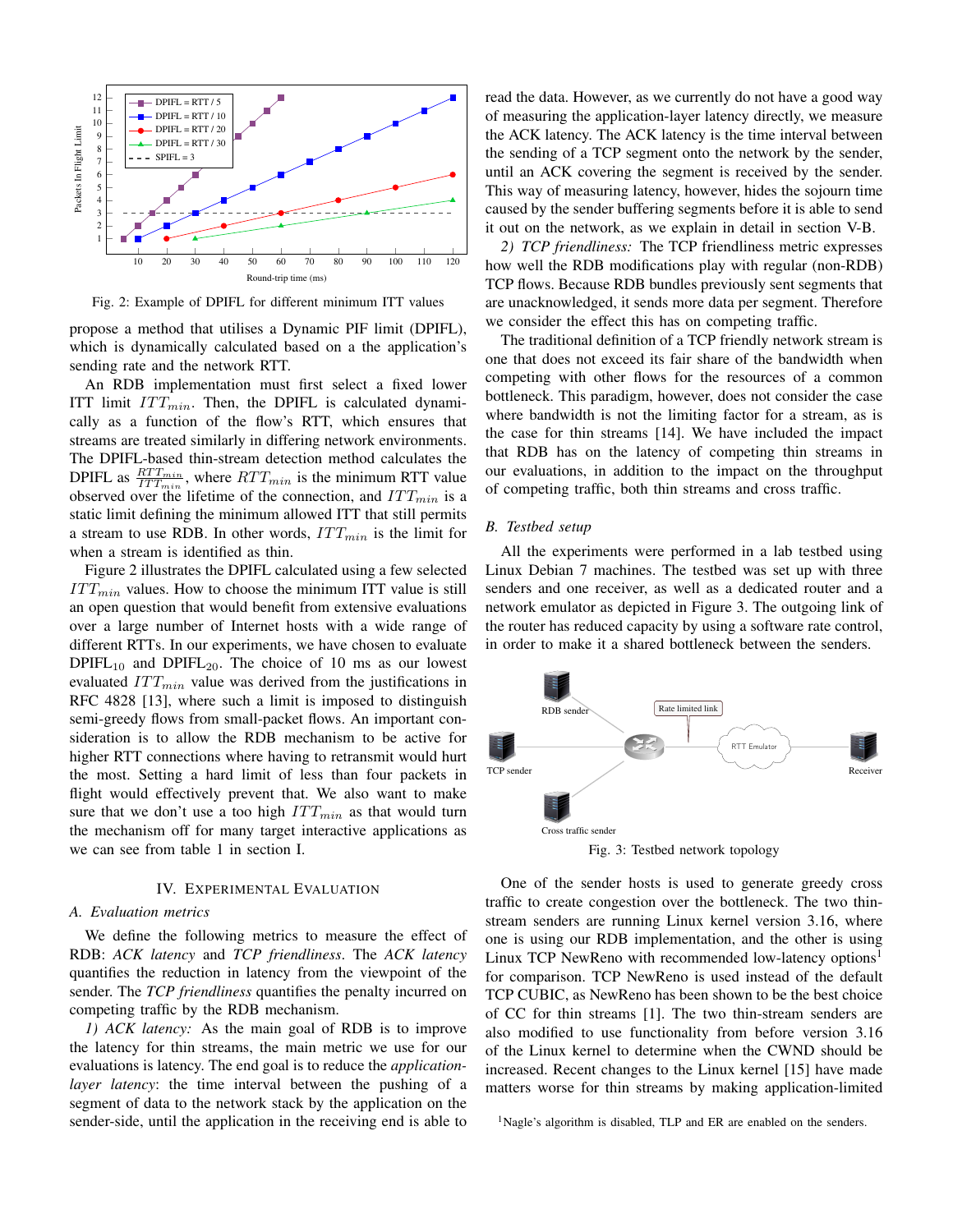streams unable to increase their CWND after loss recovery, and consequently remain in a constant congestion-limited state.

Rate control is implemented using  $tc$ -htb on the router, and the RTT emulation is accomplished by configuring netem on a dedicated host. We also use this netem instance to cause random loss events in our first experiment. We have followed a proposed set of guidelines for designing a testbed [16], including disabling any offloading mechanisms on the network interfaces.

#### *C. Experiments*

We have performed three experiments with different configurations, where we measure the reduction in latency by calculating the ACK latency, and evaluating the TCP-friendliness by comparing the achieved goodput of other streams when competing with RDB.

*1) Latency tests with uniform loss:* We designed a set of tests in order to evaluate the effect RDB has on the latency of each data segment, and especially how it alleviates the HOLB issue.

*2) Redundancy level tests:* The second experiment is designed to test the effects of RDB in a more realistic scenario. We use two thin-stream senders in order to compare RDBenabled thin streams to thin streams without RDB. We use the third sender to generate greedy cross traffic through the same network path, in order to cause congestion on the shared bottlenecked link.

This experiment evaluates how the number of outstanding segments RDB is allowed to bundle affects the performance of both RDB-enabled streams and competing streams. It is a form of fairness test to show that a limitation on the level of redundancy is needed to avoid excessive bundling of redundant data.

*3) TCP fairness tests:* The final experiment is designed to test how *TCP friendly* RDB is. This test is a form of fairness test where we attempt to misuse the RDB mechanism in order to get an unfair share of the bandwidth. This is done by using a transmission pattern that tries to increase the throughput by bundling redundant data on streams that are not thin.

# V. EVALUATION RESULTS

An extensive collection of tests were performed in our lab testbed. Table 2 shows the range of parameters we have used for these tests. Because of space limitations, we only present a selection of the entire set of results. In this paper, we present the tests with an ITT of 30 ms, as this ITT corresponds with Skype, as shown in Table 1, as well as many other VoIP applications [2].

The payload size is 120 bytes for all our tests. We argue that the choice of packet size is insignificant as entire *packets* are lost and as long as the payload size is small enough to bundle previous segments.

The link speed of the bottlenecked link was configured to 5 Mb/s and the network emulator was configured to create an RTT of 150 ms. A FIFO queuing mechanism was used on the router with a size limit corresponding to one bandwidth–delay



Fig. 4: Excerpt from the latency tests with uniform loss. RDB-enabled thin streams with different SPIFLs compared to thin streams using unmodified TCP.

product,  $5 \times 10^6$  bits  $\times 150 \times 10^{-3}$  seconds = 93,750 bytes  $\approx$ 63 MTU-sized packets. The duration of all the tests was set to 5 minutes.

The measurements were taken by running a packet sniffer on all the sender and receiver hosts. We also calculated the exact packet loss by comparing the number of TCP segments captured in the sender-side filter with the number of segments captured in the receiver-side filter. Throughput was calculated by counting the number of bytes seen on the receiver-side packet trace for each one-second interval. Goodput was calculated in the same way, except headers were stripped and only new data was counted.

## *A. Latency tests with uniform loss*

In the first experiment, a single user was configured to generate 20 thin streams with different ITTs and segment sizes. In order to avoid the unpredictability of loss caused by network congestion, we configured the network emulator netem to induce different uniformly distributed loss rates. The RDB mechanism was tested with different PIF limits, both SPIFL and DPIFL. The performance of RDB was further compared with the regular TCP thin streams.

The ACK latency results presented in Figure 4 show the cumulative distribution function (CDF) of ACK-latencies of two selected tests from this experiment. The test scenario is as follows: 20 thin streams producing a segment of 120 bytes every 30 ms. In order to avoid *ITT synchronization* [17], a randomly chosen variable from a normal distribution was added to the ITT for each individual stream. In the two tests, we used RDB with  $SPIFL<sub>3</sub>$  and  $SPIFL<sub>7</sub>$ , respectively. We also included a regular TCP thin stream as a baseline reference. In this selected scenario, the loss rate was configured to 10% with uniform distribution. This high loss rate was chosen to emphasise the latency benefits of RDB, which become more apparent with higher loss rates. Periods of such high loss may frequently appear, for example in wireless networks experiencing noise or media contention.

Figure 4 illustrates how TCP thin streams suffer from HOLB, where lost segments impact the following segments causing the "staircase" pattern seen in the CDF. Each step aligns with an ITT interval because the *n*-th segment following a lost segment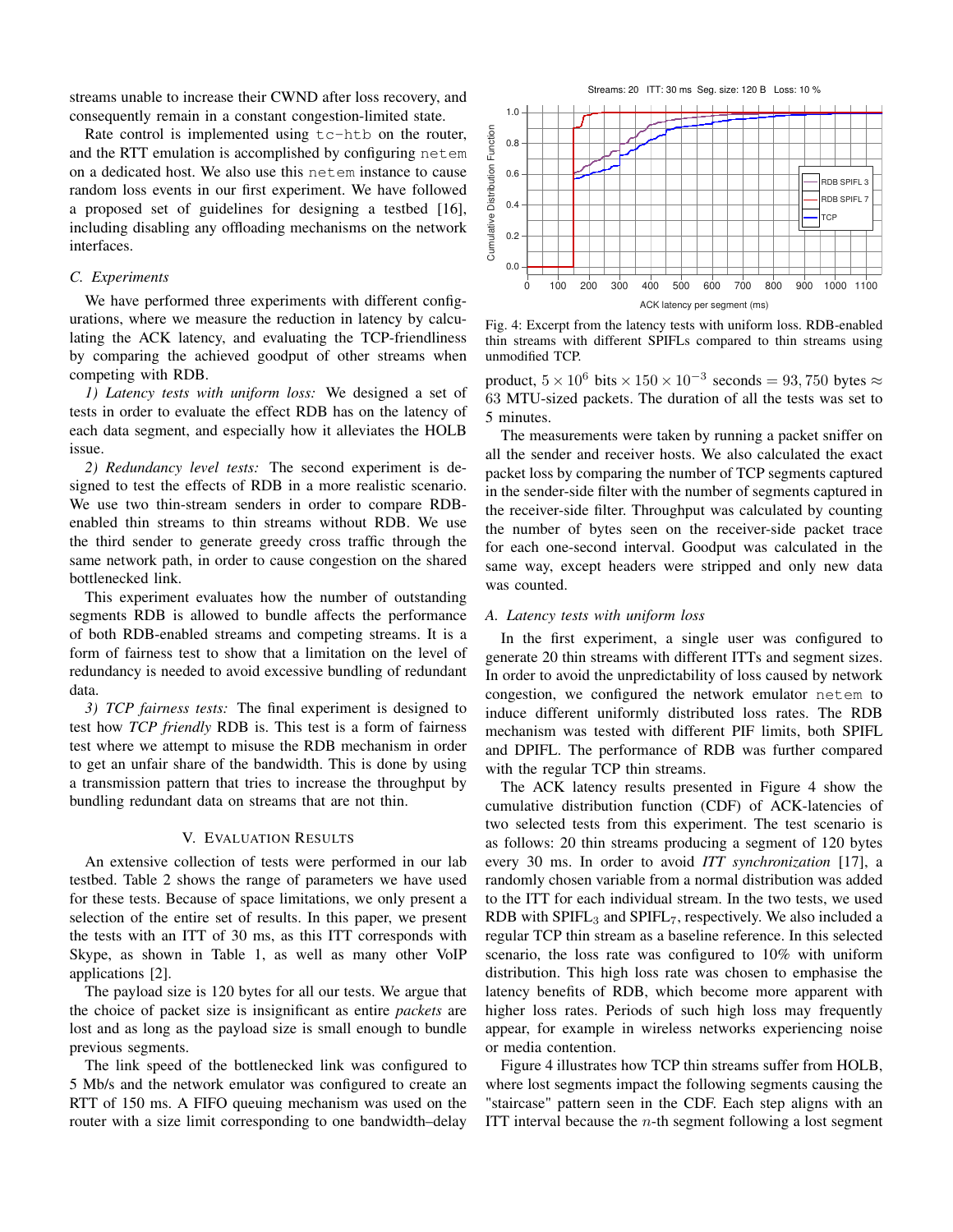|                              | <b>Latency tests</b> | <b>Redundancy level tests</b> | <b>TCP</b> fairness tests |
|------------------------------|----------------------|-------------------------------|---------------------------|
| Loss rate $(\% )$            | 0.5, 2, 5, 10        |                               |                           |
| Cross traffic streams $(\#)$ |                      |                               | 3, 5, 7, 10, 13           |
| TCP Reference streams (#)    | 20                   | 5, 10, 16                     | 3, 5, 7, 10, 13           |
| RDB streams $(\#)$           | 20                   | 5, 10, 16                     | 3, 5, 7, 10, 13           |
| $ITT$ (ms)                   | 30, 50, 75, 100      | 10, 30, 50, 75                | 5, 15, 30                 |
| Payload (B)                  | 120                  | 120                           | 400                       |
| PIF limit                    | $SPIFL3$ , $SPIFL7$  | $DPIFL_{10}$ , $DPIFL_{20}$   | $DPIFL_{10}$              |
| $RDB$ <sub>lim</sub>         | $\infty$             | 1. $\infty$                   | $\infty$                  |

Table 2: Parameters for the testbed experiments. For the latency tests a uniformly random loss rate where configured, whereas for the redundancy level tests and fairness tests loss were caused by competing greedy cross traffic streams.



(a) RDB with a bundling limit of one previous segment  $(RDB_{lim=1})$ 

(b) RDB with no bundling limit  $(RDB_{lim = \infty})$ 

Fig. 5: Excerpt from the redundancy level tests. RDB-enabled thin streams with different levels of redundancy. Note the baseline TCP reference. The network RTT is configured to 150 ms.

will have an ACK latency that is *at least*  $RTT + n \times ITT$ . As many thin streams suffer from the inability to retransmit before an RTO occurs, the duration of the RTO-timer also becomes significant and adds to the delay [2]. If a retransmitted segment is lost, the increase in delay is even more significant due to exponential back-off [2].

In the scenario depicted in Figure 4, the thin streams, having an ITT of 30 ms  $(1/5<sup>th</sup>$  of the RTT), can have as many as five PIFs at any given time. We see that at around 300 ms, twice the RTT, there is a significant "step" in the ACK latency CDF for the baseline TCP thin streams, caused by a fast retransmit being triggered and the ITT aligning with the RTT. While the same "step" occurs for RDB  $SPIFL<sub>3</sub>$ , it is less prominent. This is because RDB SPIFL<sub>3</sub> has reduced the number of required retransmissions by having already bundled some of the segments that are lost, and thus less segments are affected by HOLB.

When the PIF limit is higher than the actual number of PIFs, RDB is more efficient because it is able to bundle more often. RDB with  $SPIFL<sub>3</sub>$ , is only allowed to bundle when it has less than three packets in the pipe, which in this scenario only occurs after loss recovery. With  $SPIFL_7$ , RDB is allowed to bundle whenever it experiences loss. When it is able to bundle, RDB reduces the effect of HOLB drastically. Where the aggregated 97*th* percentile for the TCP reference streams is 775 ms, it is 551 ms for RDB streams with SPIFL<sub>3</sub> and only 183 ms for the RDB streams with SPIFL7.

# *B. Redundancy level tests*

In this experiment, the performance of RDB-enabled thin streams was compared to the performance of baseline TCP thin streams. Each thin-stream sender generated a certain number of streams with a fixed ITT and segment size. One sender used RDB and the other unmodified TCP. For all our tests, we also conducted a reference test using *only* unmodified TCP thin streams, labeled *TCP Reference*. To ensure a certain amount of packet loss and contention, we ran five greedy TCP crosstraffic streams over the bottleneck link to cause congestion.

Figure 5 depicts two of the tests from this experiment, showing 10 RDB-enabled thin streams competing with 10 regular TCP thin streams. The reference test is also included in the figure, in order to illustrate how the competing baseline TCP thin streams are affected when RDB bundles more aggressively. Both types of thin streams produce segments of 120 bytes every 30 ms. The RDB streams used  $DPIFL<sub>10</sub>$ . The difference between the two depicted tests is that 5a limited the number of previous segments to be bundled to one  $(RDB_{\text{lim}}=1)$ , while 5b had no such bundling limitation (RDB<sub>lim = $\infty$ </sub>).

We see in Figure 5 and in Table 3, that the effects of  $RDB$ <sub>lim =1</sub> on competing traffic is small: The TCP thin streams' ACK latencies and loss rates are almost identical to the ACK latency values and loss rates of the TCP Reference streams, even though the RDB-enabled streams send twice the amount of data as the baseline TCP thin streams. This is because a bundling limitation of a single outstanding segment allows RDB to recover from random loss events, e.g. loss caused by a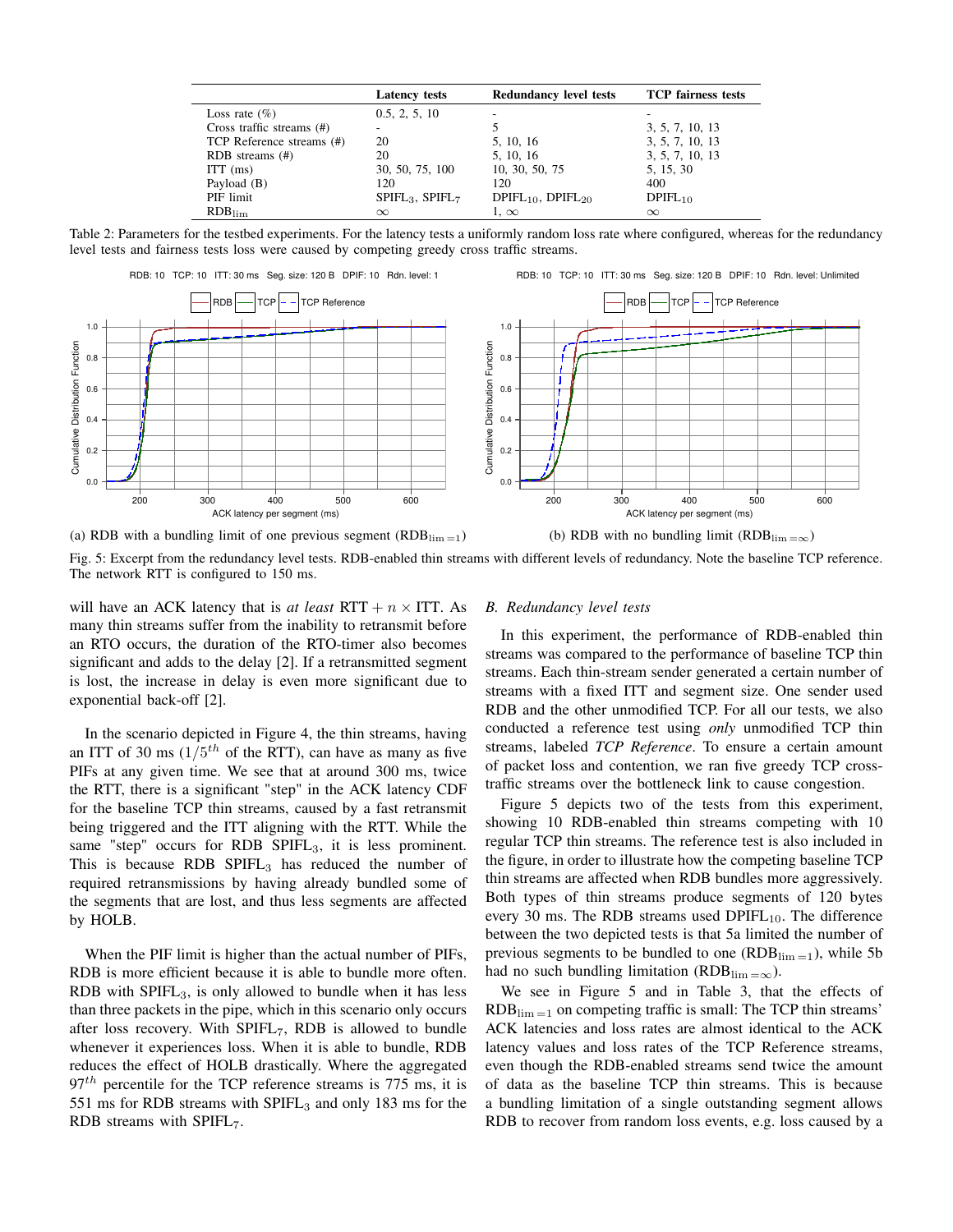| Stream type                                       |        | Segs sent Loss ratio Total data Rdn data Rdn ratio |                    |          |           |
|---------------------------------------------------|--------|----------------------------------------------------|--------------------|----------|-----------|
| <b>TCP</b> Reference                              | 96.1 k | $1.25\%$                                           | $12 \overline{MB}$ | 147 kB   | 121%      |
| TCP vs. $RDB$ <sub>lim =1</sub>                   | 96.2 k | $1.28\%$                                           | 12 MB              | $153$ kB | $1.24~\%$ |
| TCP vs. $RDB$ <sub>lim <math>=\infty</math></sub> | 87.2 k | 2.48%                                              | 12 MB              | 317 kB   | 2.54%     |
| $RDB_{\lim{=}1}$                                  | 91.8 k | 1.34 $%$                                           | 24 MB              | 12 MB    | 50.0 $%$  |
| $RDB$ <sub>lim</sub> $=\infty$                    | 80.3 k | $2.58\%$                                           | 75 MB              | 63 MB    | 83.9 $%$  |

Table 3: Results depicted in Figure 5: Thin TCP streams competing against RDB with a bundling limit of one previous segment  $(RDB_{\text{lim}}=1)$  and RDB with no bundling limit  $(RDB_{\text{lim}}=0)$ 

competing greedy stream actively probing for more bandwidth, while keeping the level of redundancy to a minimum.

When RDB bundles more aggressively, more redundant data is sent, contributing to congestion and considerably increased average delay. This effect is reflected in the increase in the queuing delay, which is illustrated by the less steep curve for both  $RDB_{\lim_{x\to\infty}}$  and TCP, compared to the TCP Reference in Figure 5b.

Further, higher packet loss rates for the TCP thin streams are visible in Table 3. The increase in packet loss affects the ACK latencies, as depicted in Figure 5b. The 90*th* percentile of the aggregated ACK latencies for the TCP Reference thin streams is 230 ms, and 246 ms for the TCP thin streams competing against streams using  $RDB_{\text{lim} = 1}$  and 421 ms for the thin streams competing against streams using  $RDB_{\lim \infty}$ . In addition, CWND will decrease for the streams when experiencing higher loss, leading to additional sojourn times because more segments are held back at the sender before being sent. It is important to note that this extra delay increases the *application-layer latency*, but is *not* reflected in the ACK latency values shown in Figure 5b.

Since  $RDB_{\lim_{x \to \infty}}$  uses  $DPIFL_{10}$ , it is allowed to bundle as long as there are less than 15 PIFs. However, more redundant data can cause more congestion, and this leads to even more packet loss. As long as there is enough available space in the IP packets, RDB with the loose bundling restrictions can do more harm than good. Table 3 illustrates this, where we see that the redundant data amounts to almost 84% of the total transmitted data by the streams using  $RDB_{\lim=\infty}$ .  $RDB_{\lim=\infty}$  is being so redundant that it generates almost six times the amount of network traffic of that of the TCP thin streams without actually getting any more *useful* data through. Nonetheless, it is interesting to note that despite this increased congestion,  $RDB$ <sub>lim  $=\infty$ </sub> is able to achieve considerably lower latency values than the regular TCP thin streams, as we see in Figure 5b. The values below the 90*th* percentile are much lower for RDB than for the TCP thin streams.

It is even more interesting that RDB in both tests completely alleviates the extreme latency values experienced by unmodified thin streams, as shown in the Figure 5 as the values above the 90*th* percentile. These are the delays that severely impacts the latency experienced by the user [1] [2] [8].

# *C. TCP fairness tests*

In the final set of experiments, we tested whether or not we are able to use RDB in such a way that we get an unfair advantage over competing traffic. Instead of generating thin streams, the senders produced application-limited streams having a considerably higher data rate than what we would consider a conventional thin stream to have. We call these notso-thin streams *isochronous streams* (ISOCH), meaning that they are still application limited rather than CWND limited due to their transmission pattern. These ISOCH streams try to achieve higher throughput by sending as much data as possible while still leaving space in each packet for bundling redundant data.

To be able to directly compare the TCP fairness, we include the greedy TCP streams in our comparisons as well. All three senders start an equal number of competing streams, and we compare the achieved throughput and goodput for each type of stream.

Figure 6 shows the results of one of these tests. Five greedy TCP streams competed against five ISOCH TCP streams and five RDB-enabled ISOCH streams. Each ISOCH stream of both types produced segments of 400 bytes every 30 ms. As ISOCH streams are application-limited and therefore send less than their "fair" share, both types of ISOCH streams achieve their optimal goodput. With no bundling limitation and an attempted transmission of 400 bytes, the RDB-enabled ISOCH streams are able to bundle up to two redundant segments with each packet. We see this reflected in the increased throughput.

The impact of RDB-enabled streams on competing traffic is limited, even when there is no bundling limit, because RDB only allows bundling with packets that are already scheduled for transmission. In other words, RDB does not send any additional packets, only bigger packets. When an RDB-enabled stream is limited by the CWND, i.e. the stream exceeds its fair share, the segments are held back before transmission leading to fewer and maximum segment sized packets. This buffering before transmission effectively leads to a temporary disabling of the RDB mechanism, because there is no space left for bundling. Bundling will only resume when the stream is no longer limited by network congestion.

With our testbed setup, tests having ITT intervals lower than 30 ms show that RDB is unable to bundle. Attempting to send larger segments also limits how much RDB is able to bundle, because less space is available.

RDB is only effective as long as the stream is application limited. An inherent property of application-limited streams is that they do not use their fair share of the available bandwidth.



Fig. 6: Excerpt from the TCP fairness tests. Aggregated throughput and goodput for competing streams using different TCP variations.